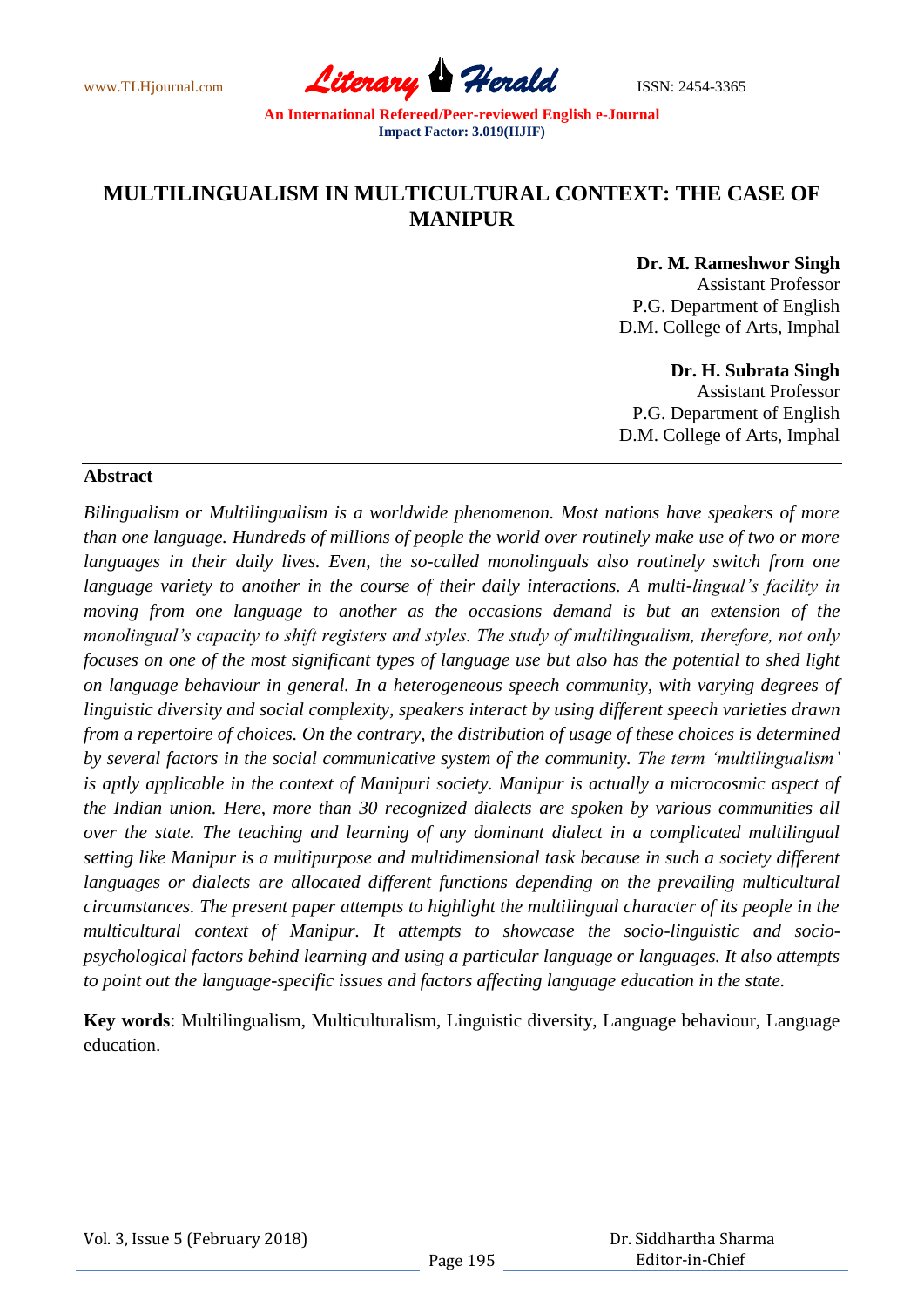

## **Introduction:**

 The terms *bilingualism* and *multilingualism* have been used interchangeably in the literature and language study to refer to the knowledge or use of more than one language by an individual or a community. Multilingualism can be, and has been, studied both as an individual and as a societal phenomenon. When it is viewed as an individual phenomenon, one is concerned with issues such as how one acquires two or more languages in childhood and how they are accessed for speaking and writing and for comprehension. When it is viewed as a societal phenomenon, one is concerned with its institutional dimensions, i.e. with issues such as the status and roles of the languages in a given society, attitudes towards languages, determinants of language choice, the symbolic and practical uses of the languages, and the correlations between language use and social factors such as ethnicity, religion and class.

 Bilingualism or multilingualism is a worldwide phenomenon. Most nations have speakers of more than one language. Hundreds of millions of people the world over routinely make use of two or three languages in their daily lives. Furthermore, even so-called monolinguals also routinely switch from one language variety – a regional dialect, the standard language, a specialized technical register, a formal or informal style and so on to another in the course of their daily interactions. According to one influential theory (Gumperz, 1971), a multi-lingual's facility in moving from one language to another as the occasions demand is but an extension of the monolingual's capacity to shift registers and styles. The study of multilingualism, therefore, not only focuses on one of the most significant types of language use but also has the potential to shed light on language behavior in general.

# Reasons for Multilingualism:

 There are many reasons for societies to become multilingual. The most obvious factor leading to societal multilingualism is migration. When speakers of one language settle in an area where another language is used and over the years continue to maintain their own language, the result is multilingualism. Another cause of societal multilingualism is cultural contact. When a society imports and assimilates the cultural institutions (e.g. religion or literature) of another society over the years, multilingualism may result. Other reasons include the commercial, scientific, and technological dependence of the speakers of certain languages on the speakers of other languages.

# Language Choice:

 As a discipline, sociolinguistics provides the methodology for analysis and description of the interactional context: "who uses what language with whom and for what purpose?" It provides frameworks with which to analyze the linguistic choice available to the multilinguals and their reasons for choosing one code from among the several that are available to them. One basic assumption in sociolinguistics involving multilingual speech communities, as stated by Elias-Olivares (1979), is that:

*In a heterogeneous speech community, with varying degrees of linguistic diversity and social complexity, speakers interact by using different speech varieties drawn from a repertoire of choices, which for the most part are not random. On the contrary, the distribution of usage of these choices is determined by several factors in the social communicative system of the community.*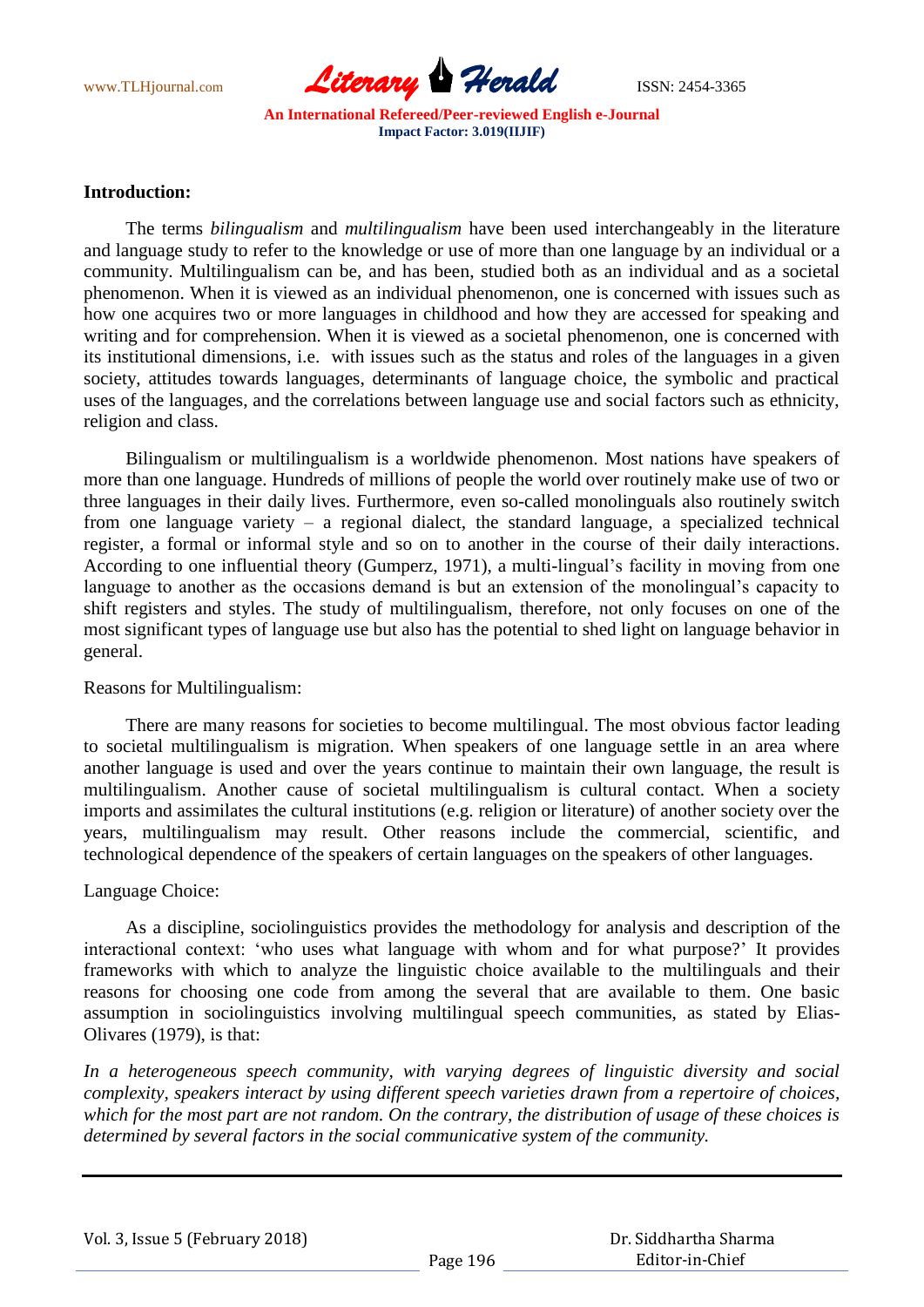

 An examination of how the languages of a multilingual community are used reveals a highly sophisticated and efficient pattern. Not all the languages are used in all the domains. It is believed that certain languages are particularly suited to certain domains. There is an enormous body of research investigating language use in different domains, for example, language use in intimate (e.g. family, friends, neighbourhood) versus utilitarian (e.g. place of work, government offices, banks) domains has been investigated by many researchers. K.K. Shridhar demonstrates that speakers in urban centres in South India employ a triple-layered distribution in which English, the regional language and Hindi (the official language of the country) play different roles, depending on intimacy, status, and power.

 All the languages in the repertoire of a multilingual community are not equally distributed in terms of power, prestige, vitality, or attitude. In other words, some languages are more valued than others. For instance, in a tribal community in North-East India, the tribal dialect may be given a lower status in the hierarchy because its sphere may be limited in the community itself. Whereas an educated tribal may give higher position in learning English because English empowers the speaker to gain access to higher technical education, to communicate on an intercommunity, interstate and international level, and to participate in the influential national press and media, and it provides national and international mobility as a job-seeking candidate. Depending on lifestyle and networks of business and personal interactions, an individual might also learn one or more regional languages, which he or she will use with varying degrees of proficiency. Thus, in a multi-lingual's verbal repertoire each language uniquely fulfills certain roles and represents distinct identities, and all of them complement one another to serve the complex communicative demands of a pluralistic society.

 In another aspect, the dynamics of language in a multilingual society reflect the evolution of power in that society. Thus, the languages of multilingual society exist in a state of organic tension with one another that involves small but cumulatively perceptible shifts in functional range. This state of organic tension of languages in case of Manipur is perceptible in the recent trends of imposing ban on Hindi movies in the theatres by the militant outfits. The efforts of Meitei *Eyek Erol Loinasillon Apunba Lup (MEELAL,* an organization working for the cause of developing the native language) to replace the Bengali scripts by the indigenous Manipuri scripts is another indicator of the native people's resistance to Hindi dominance.<sup>1</sup>

Socio-linguistic and socio-psychological factors behind learning language:

 The study of language attitudes is a complex phenomenon, originated in social psychology as a discipline. The issue of language attitudes has become important particularly in view of the regular formation and growth of multilingual societies. The individuals are under constant pressure to learn more than one language because of pragmatic/cultural/political reasons. The languages in such situations often generate linguistic controversies about the relevance and primary or supremacy of one language over others. The individuals undergoing the process of socialization develop positive, negative or mixed attitudes toward one or more languages. However, more interesting are the cases of contradictory positions of condemning a language in which one has acquired or has a desire to acquire a very high level of proficiency. For example, a Caribbean writer, Jamaica Kincaid indicts the colonial rule and English as an instrument of colonization: "Isn"t it odd that the only language I

 $\overline{a}$ 

<sup>&</sup>lt;sup>1</sup>MEELAL in their protest against the government policies and pressing their demand to include the Meitei Mayek (indigenous Manipuri script and language) in the school curriculum and recruit Meitei Mayek teachers unfortunately burnt down the central library located at Imphal in April, 2005.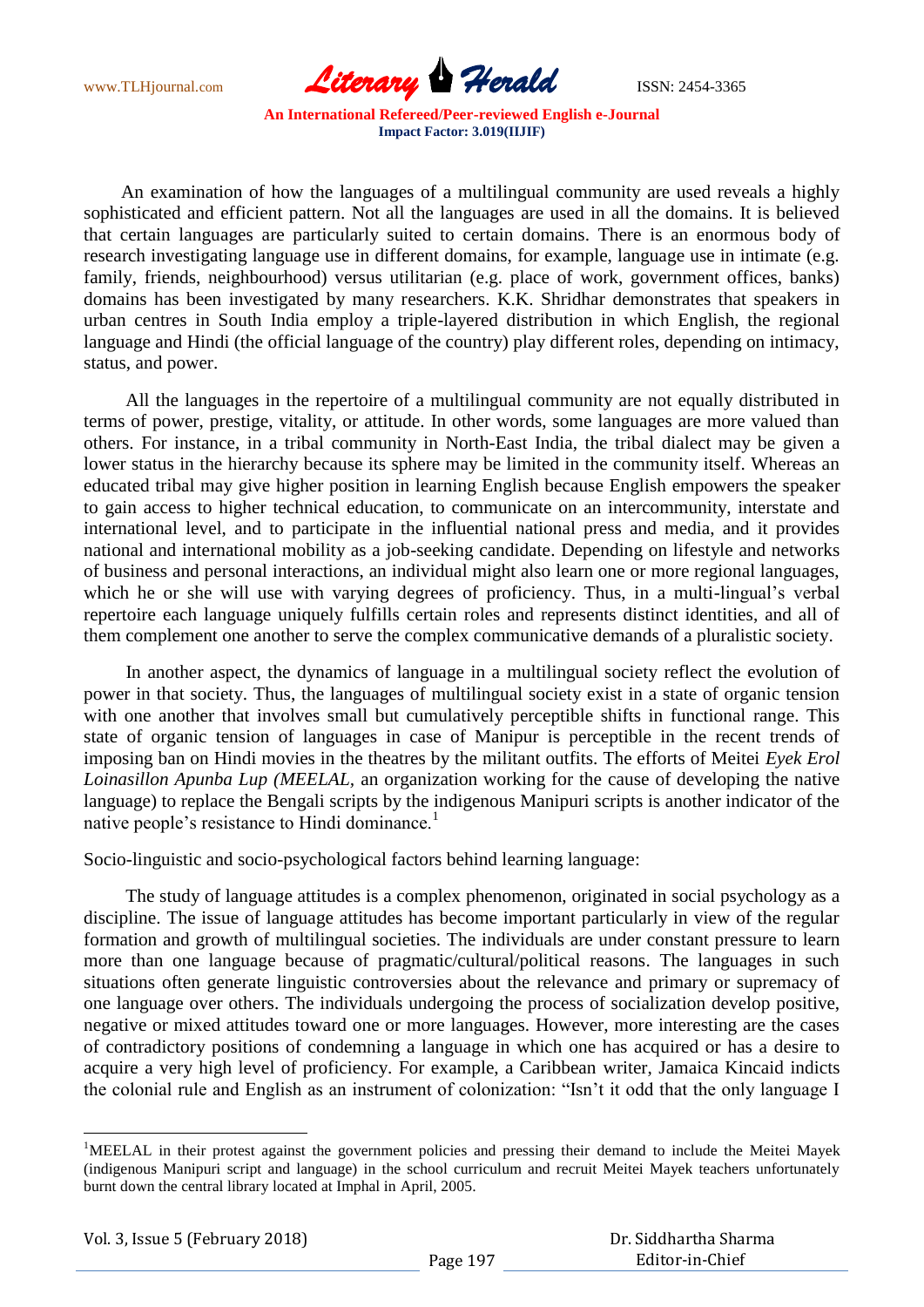

have in which to speak of this crime is the language of the criminal who committed the crime? And what can that really mean? For the language of the criminal can contain only the goodness of the criminal"s deed…" (Bailey, 1996). On the other hand, it is possible that individuals, in spite of their positive attitudes toward a language, make no effort to acquire proficiency in that language because the target language lacks social or instrumental value. Some people wish to relate themselves to their culture, roots and people but at the same time do not want to be left behind in the race achieving economic benefits, social prestige and positions of power. The relationship between language attitudes and power is an important socio-linguistic issue (Phillipson, 1992).

 Another area of great interest is where a language holds social as well as instrumental value and people wish to gain proficiency in it but cannot fulfill their wish because of their socio-economic background, improper training and learning and living environment. In these situations, individuals make decisions about which language to learn and use. They must choose between the opportunity to gain social mobility and prestige by adopting the language of power and dominance or to maintain the ethnic identity by preserving their own language. Many people develop ambivalent language attitudes under cultural, pragmatic, and socio-economic pressures.

Multilingualism in Manipur's multicultural context:

 Manipur is a state in North-Eastern India, with Imphal as its capital city. It is bounded by Nagaland to the north, Mizoram to the south, and Assam to the west. Myanmar lies to the eastern side of the state. The state covers an area of 22,327 square kilometers and has a population of 28,55,794 (according to 2011 census report), including the Meetei, who are the majority group in the state, Naga, Kuki and Manipuri Pangal (Muslim) people, who speak a variety of Sino-Tibetan languages. Besides, Nepalis and Marwaris also form a major chunk of the population in the state. The Meetei ethnic group represents 26.3% of the population of Manipur. The main language of the state is Meeteilon (also known as Manipuri). In addition to Manipuri language, some main tribal languages/dialects spoken in Manipur are Tangkhul, Thadou-Kuki, Paite, Kabui, Mao, Hmar, Liangmei, Kom, Lushai, etc. By comparison, indigenous tribal population constitutes more than 20% of the state. They are distinguished by dialects and cultures that are often village-based. Manipur"s ethnic groups practice a variety of religions. According to 2011 census, Hinduism is the major religion in the state, closely followed by Christianity. Other religions include Islam, Sanamahism<sup>2</sup>, Buddhism, etc.

 In Manipur, Meeteilon is the predominant language and *lingua franca*. It is the official language in government offices. It is also spoken in the other Indian states of Assam and Tripura, and in Bangladesh and Myanmar. However, it is currently classified as a vulnerable language by UNESCO. It is a Tibeto-Burman language whose exact classification remains unclear. It has lexical resemblances to Kuki and Tangkhul Naga. The Manipuri language has been considered as the integrating factor among all ethnic groups in Manipur who use it to communicate among themselves. It has been recognized by the Indian union and has been included in the list of scheduled languages (included in the  $8<sup>th</sup>$  schedule by the 71<sup>st</sup> amendment of the constitution in 1992). Apart from being a

Vol. 3, Issue 5 (February 2018)

 $\overline{a}$ 

<sup>&</sup>lt;sup>2</sup>Sanamahi laining refers to the indigenous peoples' religious belief and practice prevalent since time immemorial. With the coming of Vaishnavism in Manipur in the 18<sup>th</sup> century, it has been affected a lot. Still a large section of the population follows this cultural and religious belief and practice in the state.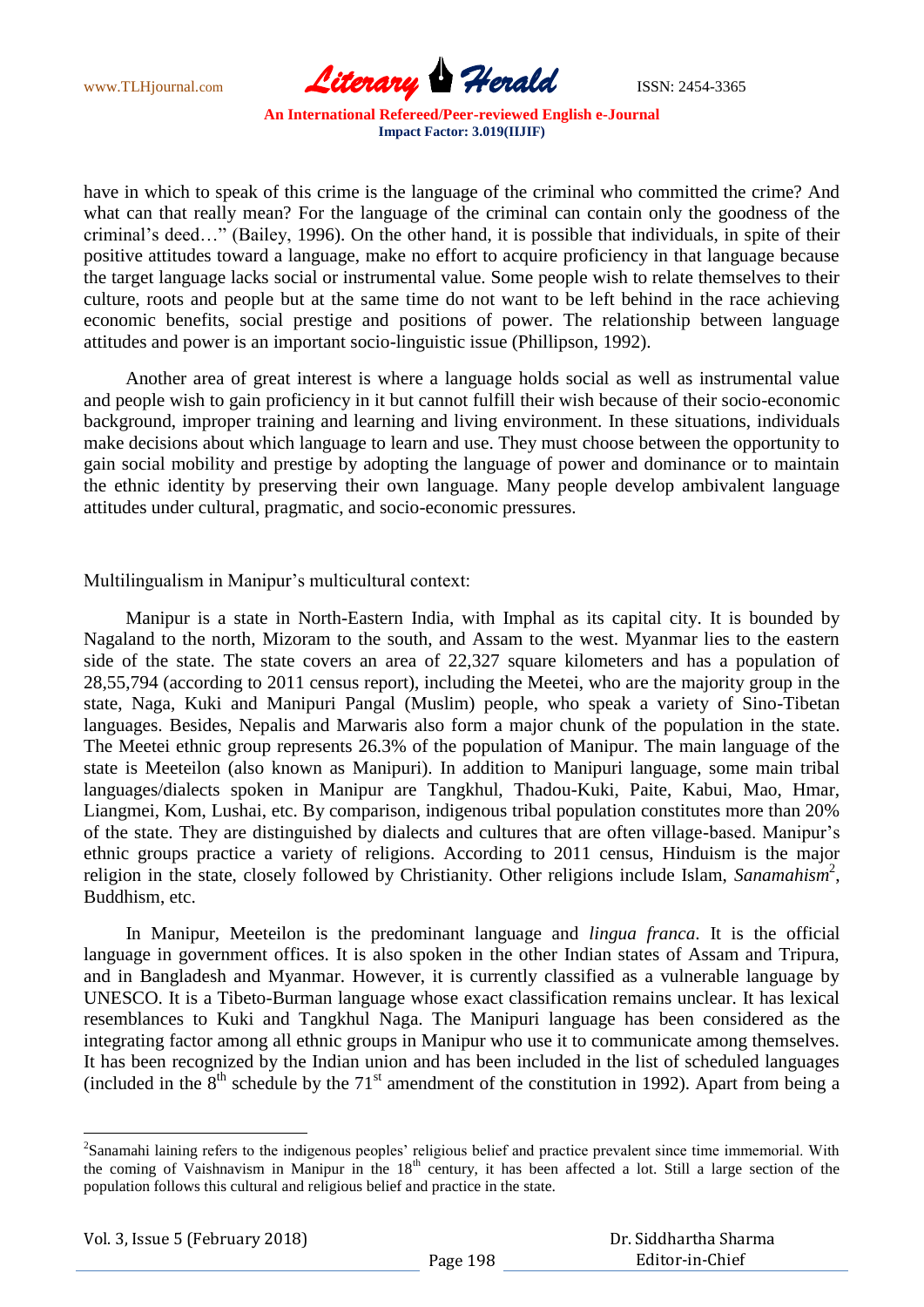

medium of instruction up to the undergraduate level, Manipuri is taught as a subject up to the Post-Graduate and Ph.D. level in some of the universities in India.

 Manipur is a place where, in addition to a very rich linguistically diverse landscape, there is Manipuri, English and Hindi used as *lingua franca*. As a consequence of multiplicity of mutually unintelligible languages coexisting in a symbiotic relationship, language contact situation arise where languages tend to influence each others in significant ways. The linguistic behaviour of Manipuri speakers of English is rather complicated. Every literate Manipuri by default is multilingual because he has to learn Manipuri or a tribal dialect as the mother tongue, Hindi as the national language and English as the link language. They have a strong tendency to preserve and develop their own culture and language, and in the meantime, they want to participate in the current trend by encouraging the young generation to have greater exposure in the sphere of education.

 Moreover, there is a close affinity between the ELT scenario in India and that of Manipur. Manipuri society, at large, is also a multicultural and multilingual one. In such a complex situation, there arises a need for a common link that can bridge up all the differences. Though Manipuri is the *lingua franca* in Manipur, several communities' attitudes towards this language is the matter that is to be taken into account. Moreover, the question of common link language is not socially neutral. In a multiple linguistic set up like ours, there is always a possibility of having linguistic tension. Therefore, the analysis of the complex problems concerning society, language and teaching and learning of languages in a multilingual, multicultural and multiethnic society like Manipur have great theoretical importance in addition to its practical implications.

## Language-specific issues in Manipur:

 Manipur is microcosmic aspect of the Indian Union. More than 30 recognized dialects are spoken by various communities all over the state. Manipuri (Meiteilon) along with various tribal dialects are introduced in the school curriculum. Most of the dialects (other than the Manipuri) spoken by various tribes in the state have no script and therefore, Roman scripts are used to write these dialects. English has been introduced as the accepted medium of instruction in most of the schools, colleges and university in the state. The teaching and learning of English or any other dominant language in a complicated multilingual setting like Manipur is a multipurpose and multidimensional task because in such societies different languages/dialects are allocated different functions depending on the prevailing circumstances.

 As the Manipuri learners are mostly bilinguals or multilinguals, English to them is a second language after their respective mother tongues. However, depending on its relevance in the current situation, the roles and functions attach to this language in the multilingual and multiethnic social context like ours have variously been defined. Considering the recent developments in the socioeconomic and socio-cultural life of the people, the needs and requirements of the learners of this language have also been changed. In addition, at the same time, the use of the said language and related problems has increased. The following are some of the language-related issues prevailing in the state.

#### Code-switching and code-mixing:

When two or more languages exist in a community, speakers frequently switch from one language to another. This phenomenon, known as code-switching (Mckay, 1996), has attracted a great deal of research attention in the last two or three decades. Scholars have investigated the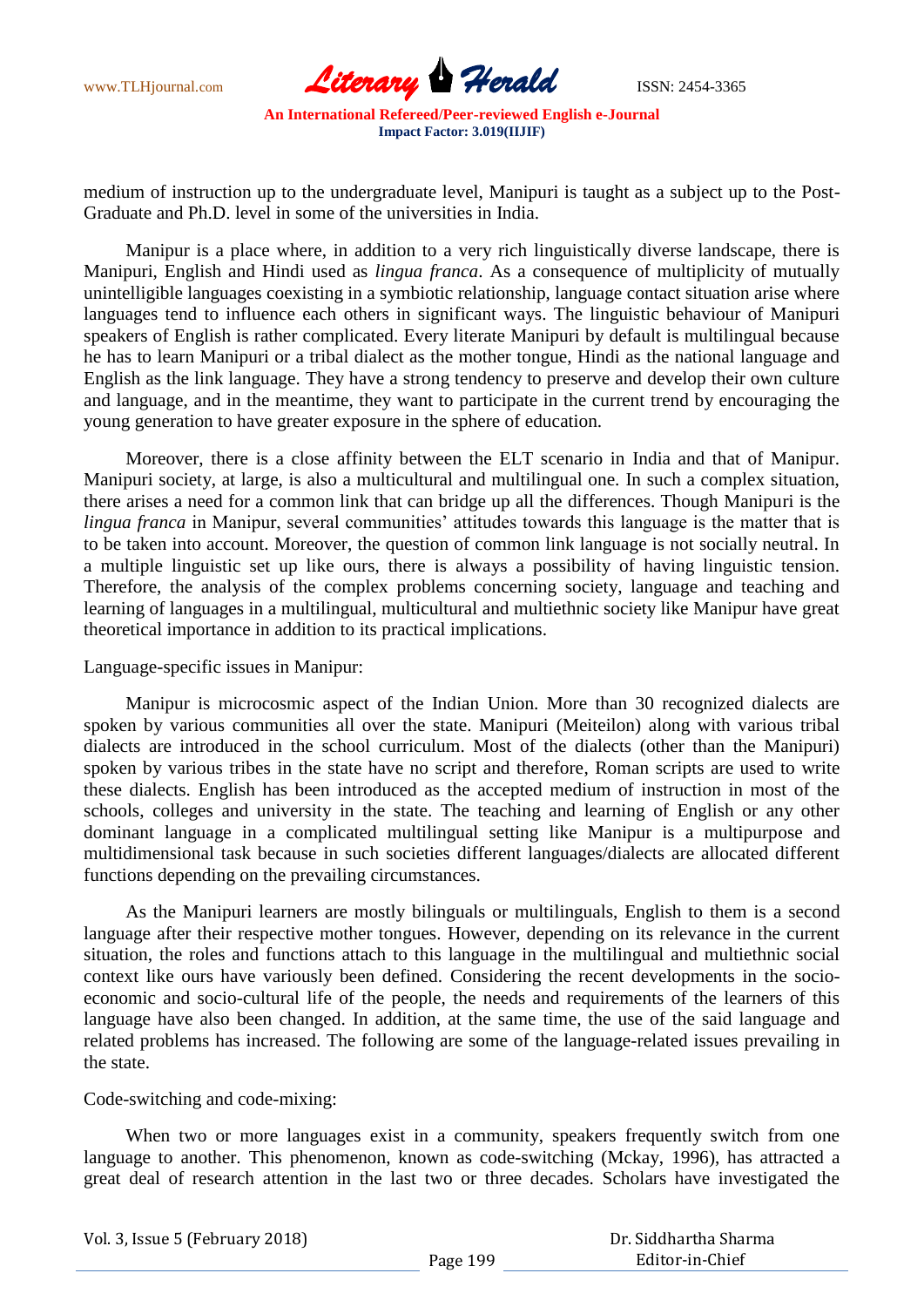

structural patterns, functional determinants, social correlates, and psycholinguistic processes of codeswitching in diverse communities such as India, Kenya and the United States to name just a few. Code-switching is not random, but functionally motivated. In order to explain code-switching, we need theory of language that considers not only the structure of sentences but also the structure of conversations, theory that addresses not only grammaticality of sentences but also their acceptability with reference to the functions of language and the contexts in which it is used.

 A common mode of code-switching is the switching of languages within sentences, which some researchers refer to as *code-mixing*. The example from Kachru in Hindi-English (1992a) is illustrative: "*Bhai, Khana Khao* (Brother, eat up), *and let us go*". Consider also this example from Manipuri and English:

*Director: Tomba, File do loirabra?Mantrina file do ngashi pikhatlaktaba yade haibani. Mantrigi phone kadi laklamdabra? Khara thuna amukta loisillu, ei meeting amasu yaoba chatkadabani (in mixed code)*.

*Tomba, have you completed the file? Minister asked to submit that file today itself. Did the minister ring up? Complete the file quickly. By the way, I have to go to attend a meeting (in English).*

 The distinction between code-switching and code-mixing is important because code-mixing raises several issues involving grammar. For example, what kinds of morphemes, words or phrases can be mixed from one language into another? Is this mixture governed by the grammar of the host or the embedded language? Are there any universal constraints on the structure of such bilingual mixing? What textual, stylistic, or literary functions are served by such mixing? These and related questions have been studied extensively since the mid-1970s, making code-mixing one of the hottest topics in the research on bilingualism or multilingualism.

 Code-mixing and code-switching serve the same functions. Among the more prominent functions is *identity marking*. A speaker may use a particular code to signal a specific type of identity. For example, English or French is used for modernity, sophistication, or authority in many parts of the world; Sanskrit for nationalistic and traditionalistic image in India (Kachru, 1978); Arabic and Persian for Islamic identity; and local languages for ethnic or tribal solidarity in North East India. Code-mixing also serves important socio-cultural and textual functions as an expression of certain types of complex personalities and communities. It is a versatile and appropriate vehicle, especially for the expression of multicultural communities. It is not surprising, therefore, to find that many creative writers have used code-mixing as a powerful expressive resource to convey multicultural experiences. As increased communication brings greater linguistic and cultural contact among nations, an increasing use of code-mixing can be found in many multilingual societies around the world.

 In Manipur, it has been observed that the Manipuri bilinguals use many English and Hindi words in their everyday conversation. Earlier, code-mixing with English was common in professional and academic domains but was hardly noticed in personal domains and vernacular literature. However, this trend is slowly changing as code -mixing with English has made inroads into the family situations even. Educated speakers, especially in urban areas, code-mix with English words in their everyday communication. Code mixing with English has cut across language barriers. It is considered a marker of modernization, socio-economic position and membership in an elite group. The strong motivation to learn English in Manipur has made it obligatory to use English in normal day-to-day conversation. Other than the prestige, status, motivation et al attach to this

Vol. 3, Issue 5 (February 2018)

 Dr. Siddhartha Sharma Editor-in-Chief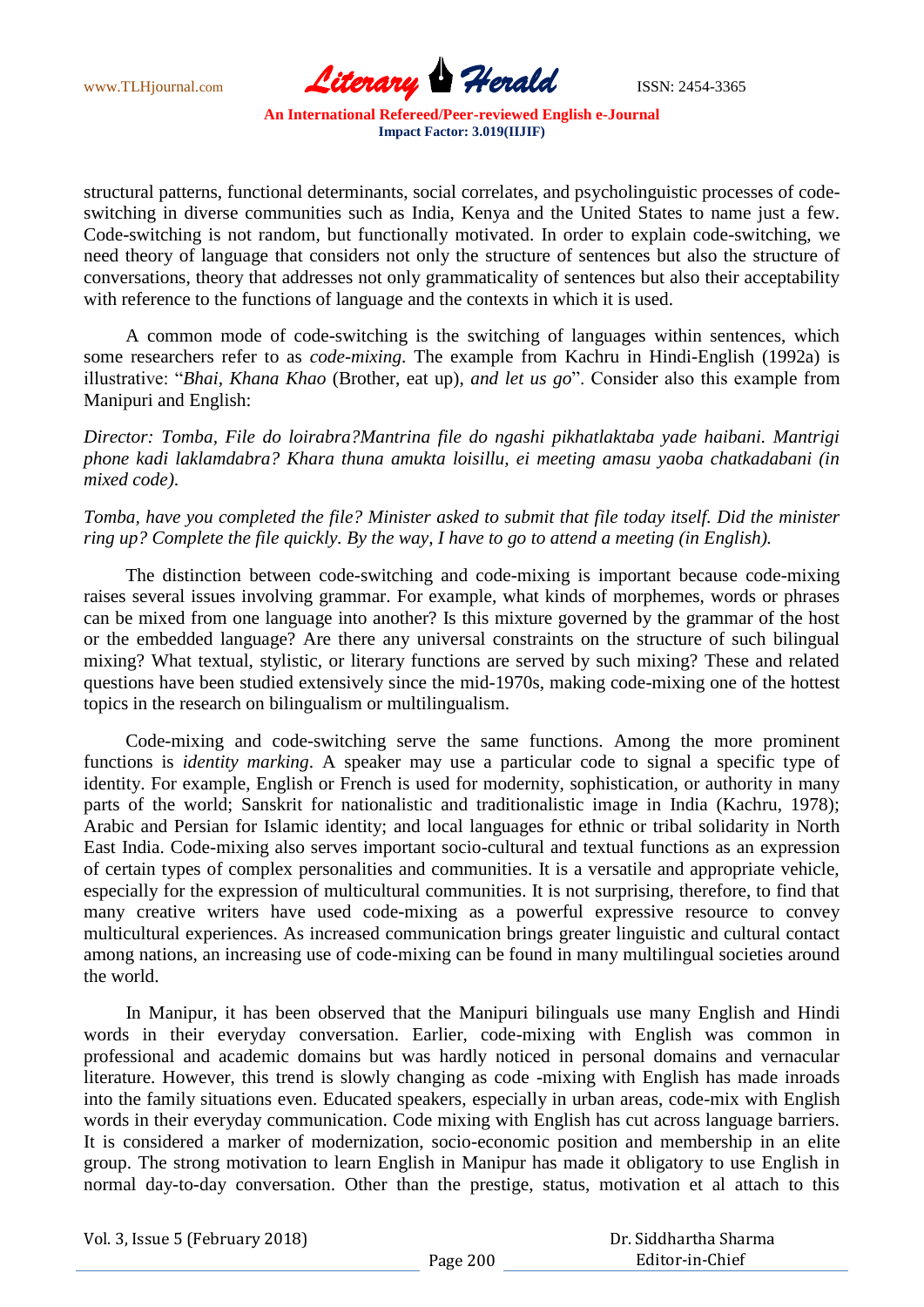

language, there are numerous other reasons for the sprinkling of English words and expressions in conversation. For instance, technical terms or scientific terms are best understood in English and therefore, even if there are loan translations or equivalents for those words people prefer to use them in English as they are understood easily. In such places, the use of English is inevitable. However, what is surprising is that people use several English words for which equivalents exist in their mother tongues. It becomes imperative to study the various social and psychological factors that are responsible for or necessitate code-mixing.

 There are various factors affecting language education in any social situation. Some of them are:

## Linguistic Skills (of parents and learners):

 Linguistic skills in different language indicate one"s educational and social position. In fact, skills in some language are acquired as a commodity. These skills can also be marketed as a pride possession. The linguistic skills in more than one languages mark individuals as educated persons. The children of such parents who have higher linguistic skills may benefit from them (parents) in achieving high level of linguistic skills. They also can influence their children to acquire these skills. Thus, the level of linguistic skills of a student and his parents is also an indicator of one"s socioeconomic background and the level of proficiency in the target language.

## Previous education:

 Previous education of a student may play an important role in his choice for a language for higher education. It includes the medium of instruction, the location and the educational standard of the school one attended. The location of a school in terms of urban and rural area is an indicator of the availability or lack of proper facilities at the school.

# Medium of instruction:

 It can be stated here that if people recommend a language as more suitable than the other languages for the medium of instruction at different stages of education, it conveys their attitude toward the language(s) under consideration and the relevance of the recommended language for the people because of various reasons. For example, if the mother tongue of a community is recommended as the medium, it is because education is more easily acquired through the mother tongue and people held their mother tongue in high esteem. Nevertheless, if a language other than the mother tongue of a community is used as the medium of instruction, it is because that the language is perceived to have instrumental value.

#### Motivation<sup>.</sup>

 Motivation is generally considered to have an important role in language learning. Revising their previous thesis of positive attitudes and success in second language acquisition, Gardner and Lambert (1972) categorized motivational orientation as integrative, instrumental, resentment and manipulative. They found that the instrumental motivation also played a significant role in second language acquisition. When a learner perceives that the target language is an instrument of doing things, the motivation is said to be *instrumental. Integrative* motivation is concerned with a person"s desire to be the part of the target linguistic community. The motivation is identified as *resentment*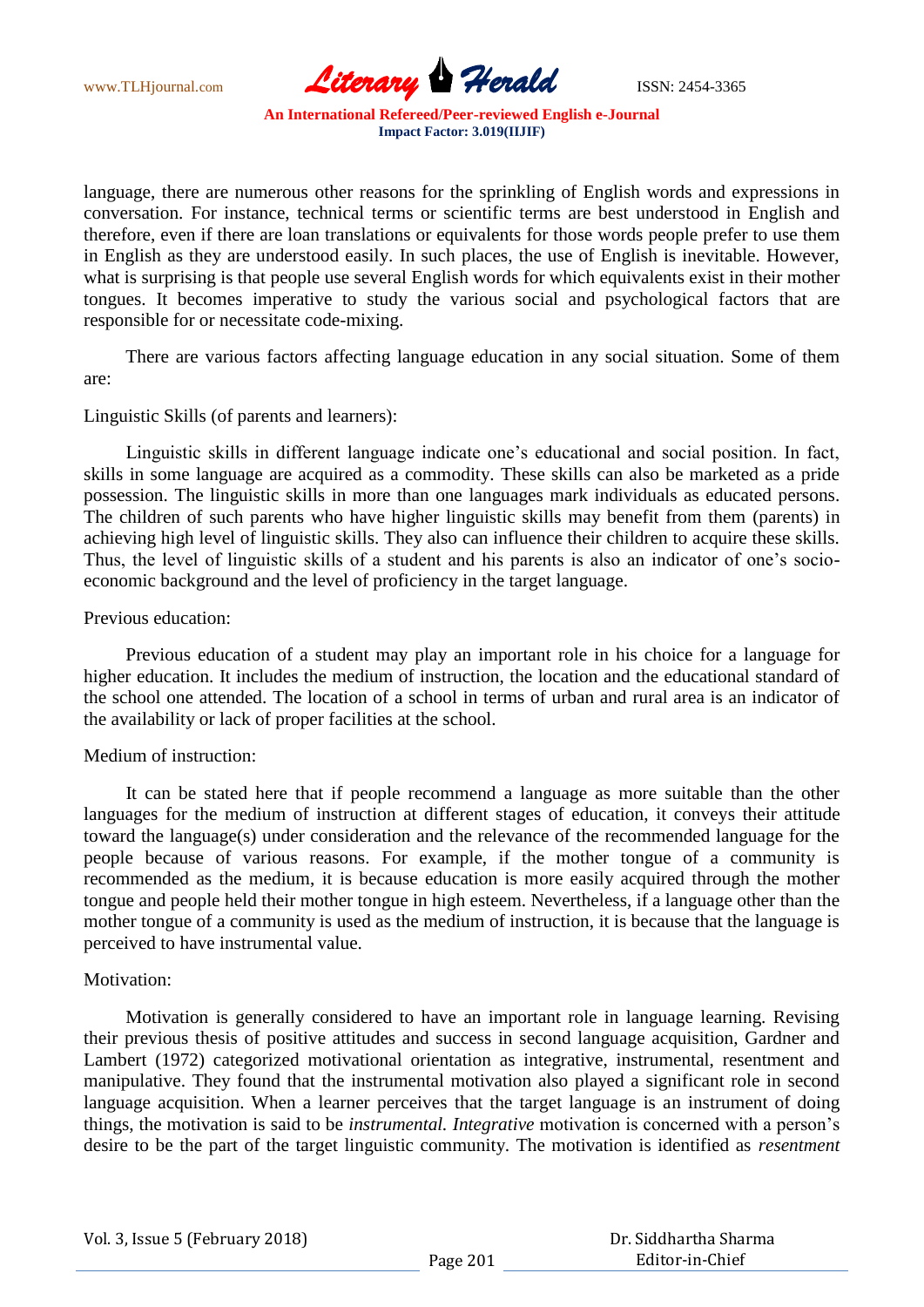

when someone learns the target language under various kinds of pressure and it is *manipulative* if target language is learnt with the aim of using it to manipulate the situation.

 Agnihotri and Khanna (1997) have argued that all types of motivational orientation introduced and advocated by Gardner and Lambert do not obtain in India in the context of learning English as a second language. They point out that in India, "People learn English for a variety of reasons but all of them have unmistakable instrumental colour; some are integratively instrumental, some instrumentally intregative and some instrumental despite resentment" (Agnithori and Khanna, 1997:83). It is possible to elaborate it further and add two more categories of *environment-adaptive* motivation and *self-improvement* motivation, which, in some way, may be viewed as instrumental. When someone learns the target language to earn the appreciation of the people and to add it as an attraction to his personality, it may be described as *environment-adaptive* motivation. The motivational orientation is *self-improvement* if an individual learns the target language at the higher level of education to improve his skills in that language. Thus, the languages are learnt for a variety of inter-mixed reasons and the situation is more complicated when it is pursued for higher academic study. But an important point to note is that the instrumental motivation is the most prominent when someone studies a language for a higher degree and it is irrespective of whether the language is mother tongue, second language or a foreign language.

## Conclusion and implications:

 It is certain that the learner is a member of a community that has certain views about the purpose of teaching and learning languages and the role that language teaching fulfills in the general system of education. These views are a reflection of the attitudes the community adopts towards the language being taught. The implication of these attitudes and views can be far-reaching. For instance, if a language is a second language in the students' own community, it has a clear practical use in everyday life and the students will be aware of this. Similarly, if the learner knows that he is learning an international *lingua franca*, he will see its practical relevance for his future life, and more general question concerning the educational and literary value of the language will be seen less important. It is right that the social and economic needs of the community should exert the most powerful influence on shaping the content and methodology of language teaching courses, and in this connection, it is interesting to see how English teaching enterprises, ELT materials and methodology, motivation and parental outlook to this language in Manipur are gradually being transformed.

 In general, the global objectives of language teaching and learning can be defined as helping learners to learn a language or languages to perform a variety of functions. These range from the sociable use at the highest level of *cognition, catharsis* and *self-expression*. Underlying these functions are the two fundamental functions: (i) helping children to ask questions, the most important intellectual ability man has yet to develop, and (ii) helping children use this language effectively in different social networks. Languages in a multilingual and multiethnic setting form a system network. Each language in this network has a function-determined value of the other languages. A society or a government can assign a new value to any one of the languages in the system network in terms of its own policy of language planning, but the society or government must realize that this assignment of a new value to a language will produce a chain reaction in the network. The values of the other language in the network are bound to undergo changes as well. Moreover, effective bilingualism or multilingualism is a powerful way of enriching the linguistic repertoire of individuals. These resources offered by plurality of languages can be used for rapid social and economic changes and modernization programmes.

| Vol. 3, Issue 5 (February 2018) |               |  |
|---------------------------------|---------------|--|
|                                 | $D - - - 200$ |  |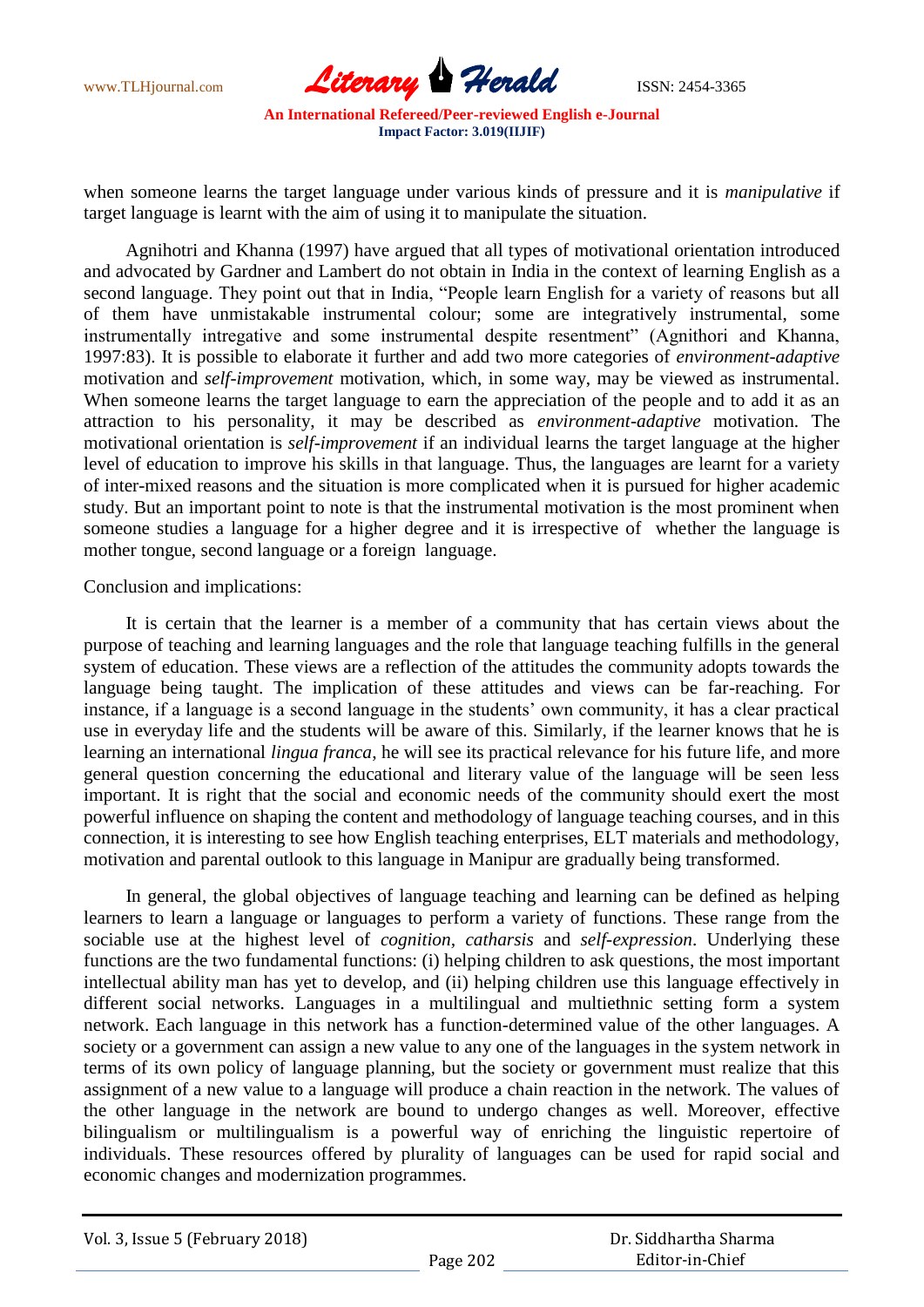

 In a multilingual interaction, no single language caters to all the needs of the particular languages and they are rather determined by: (i) pragmatic demands of the situation and (ii) the institutional factors of identification. For instance, in a way, the use of English language in postcolonial India reflects the pragmatic approach of the nation"s capacity to accept and make a language as foreign as English so utterly her own. It becomes so evident from our transactions in academic, technological, commercial and administrative sectors, and also in the mass media, tourism and entertainment circles and among the urban youth. Today the penetration of English in a variety of domains has begun to sink roots in the multilingual Indian soil. Moreover, Indian English is getting further detached from native English speakers. The same situation like this also prevails in the state of Manipur, and the state being multicultural one, multilingualism remains to be a basic nature of its social life.

## **REFERENCES**

Aggarwal, K.S. To Include or to not to Include: An Attempt to Study the Language Conflict in Manipur. *Language Problems and Language Planning*.Vol-16, No. 1. 1992.

……. *Language in the Plural Context of Imphal: A Multilingual and Empirical Perspective*. Ph.D. Dissertation. New Delhi: Jawarharlal Nehru University, 1994.

Agnithori, R.K., Khanna, A. L. eds. *Second Language Acquisition: Socio-Cultural and Linguistic Aspects of English in India*. New Delhi: Sage Publications, 1994.

…… *Problematizing English in India*. New Delhi: Sage Publications, 1997.

Bailey, R.W. Attitudes toward English: The future of English in South Asia. In R.J. Baumgardner ed. *South Asian English: Structure, Use and Users.* New Delhi: Oxford Univ. Press, 1996.

Devi, Jamini. *Education in Manipur.* Imphal: Rai Pravina Brothers,1989.

Elias-Olivares, L. Language use in a Chicano community : A sociolinguistic approach. In J.B. Pride ed*., Sociolinguistic aspects of language learning and teaching.* Oxford : Oxford Univ. Press, 1979.

Gardner, R.C., Lambert, W.E. *Attitudes and Motivation in Second Language Learning.* Massachussetts: Newburg House, 1972.

Gumperz, J.J. *Language in Social Groups*. Stanford, CA :Stanford Univ. Press, 1971.

Kachru, B.B. Multilingualism and Multiculturalism. In W. Bright ed. *International Encyclopedia of linguistics.* ( Vol. 1, p. 182-186) Oxford: Oxford Univ. Press, 1992a.

Krishnaswamy, N., Verma, S.K. et al. *Modern Applied Linguistics: An Introduction.* Madras: Macmillan, 1992.

Mckay, S.L., Hornberger. ed. *Sociolinguistics and Language Teaching*. Cambridge: Cambridge Univ. Press, 1996.

Phillipson, R. *Linguistic Imperialism.* Oxford: Oxford Univ. Press, 1992.

Vol. 3, Issue 5 (February 2018)

 Dr. Siddhartha Sharma Editor-in-Chief